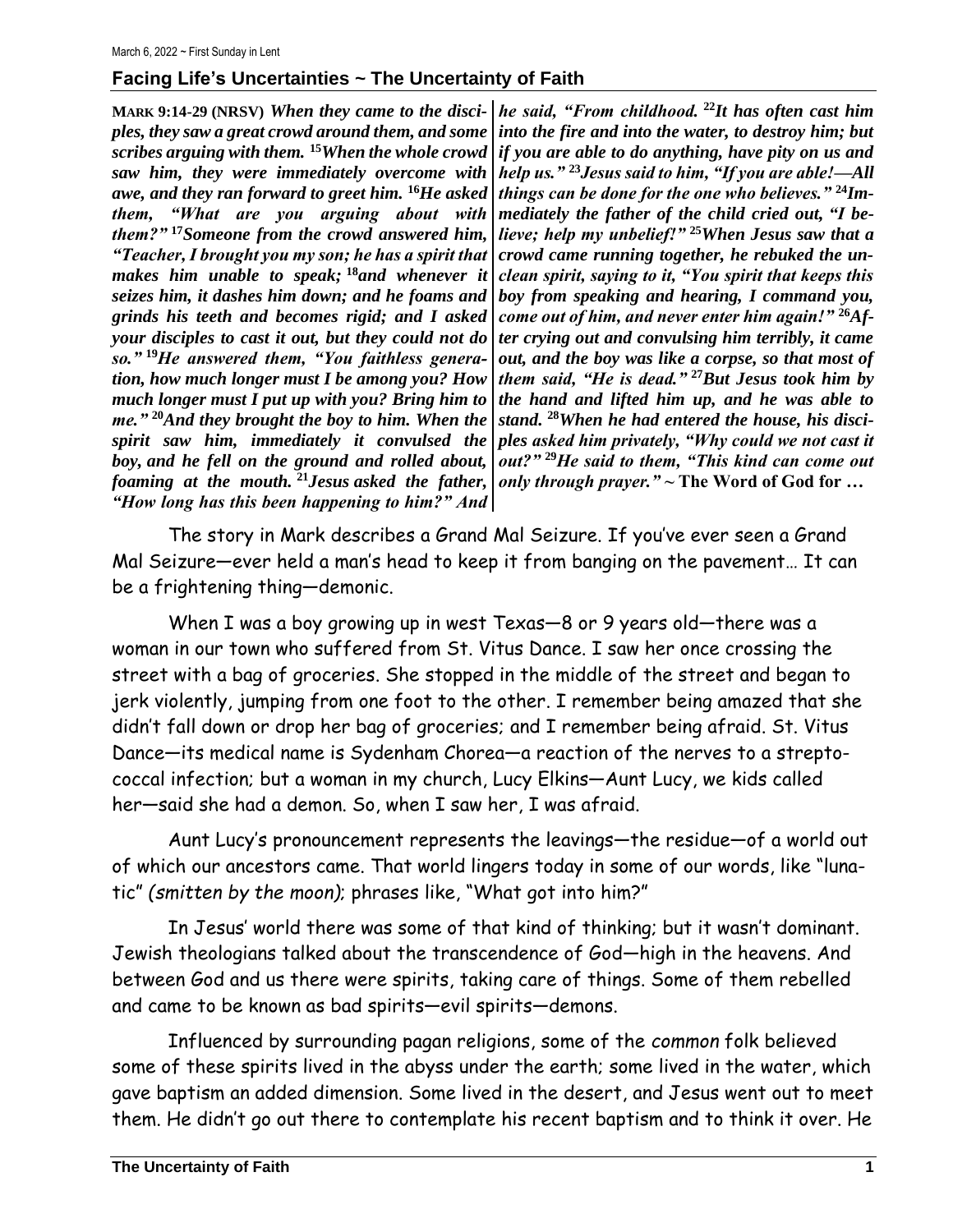went into that whistling, howling wilderness because *that's where the evil was*, and he went to meet it on its own turf

And some of these spirits came to live in people: twisted bodies, distorted minds, curved spines, blind eyes, drooling chins, speechless throats… forces hostile to the love and work of God: twisting, distorting, disrupting, dividing, hurting.

So, some of that existed where Jesus lived; but not so much among the rabbis or the priests. Judaism is monotheistic: belief in only one God. And historically, wherever you find monotheism, you don't find a well-developed system of magic, superstition, demons.

If you want to find that, move out into the world of Paul, beyond the idea of one loving, caring God, out into the world of pagan gods and spirits and demons, where fears and superstitions run rampant without check or restraint.

New Testament scholar, Hans Jonas, describes life in that time like this: take a tiny child. Blindfold him and place him in the middle of the busiest intersection in downtown Chicago at rush hour. Take off the blindfold and leave him, all alone amid the whizzing, booming, thundering power all around.

The controlling obsession in Paul's world was, "How can I escape the demons today?" It was all around: over, under… "Who can help me?" <sup>i</sup>

But where Jesus lived, casting out demons was not a familiar thing. When Jesus cast a demon from a mute man in Matthew 9, the people said, "Nothing like this has ever been seen in Israel."

There are seven New Testament accounts of Jesus exorcising demons. It's such a strange thing that in three of the seven, the Pharisees say he's doing it by the power of Satan. They don't recognize God's power over demonic forces.

At least two of the exorcisms take place outside of Israel, and today's story takes place at the foot of the Mount of Transfiguration, which some scholars believe was Mount Hermon—in Syria.

It's possible this man was not from Israel. In any case, his situation is strange to the disciples; they don't know how to deal with it.

But the issue of demons may be a distraction, the heart of the text is about the exchange between Jesus and the father of the boy with epilepsy.

The father describes the boy's affliction, and when the boy is brought before Jesus, he immediately has a Grand Mal Seizure. The father says, "If you are able to do anything, please help us."

"If… you are able to do anything…" Thus begins a conversation about, and a demonstration of faith: "*If* you are able!" Jesus responds. "All things can be done for the one who believes."